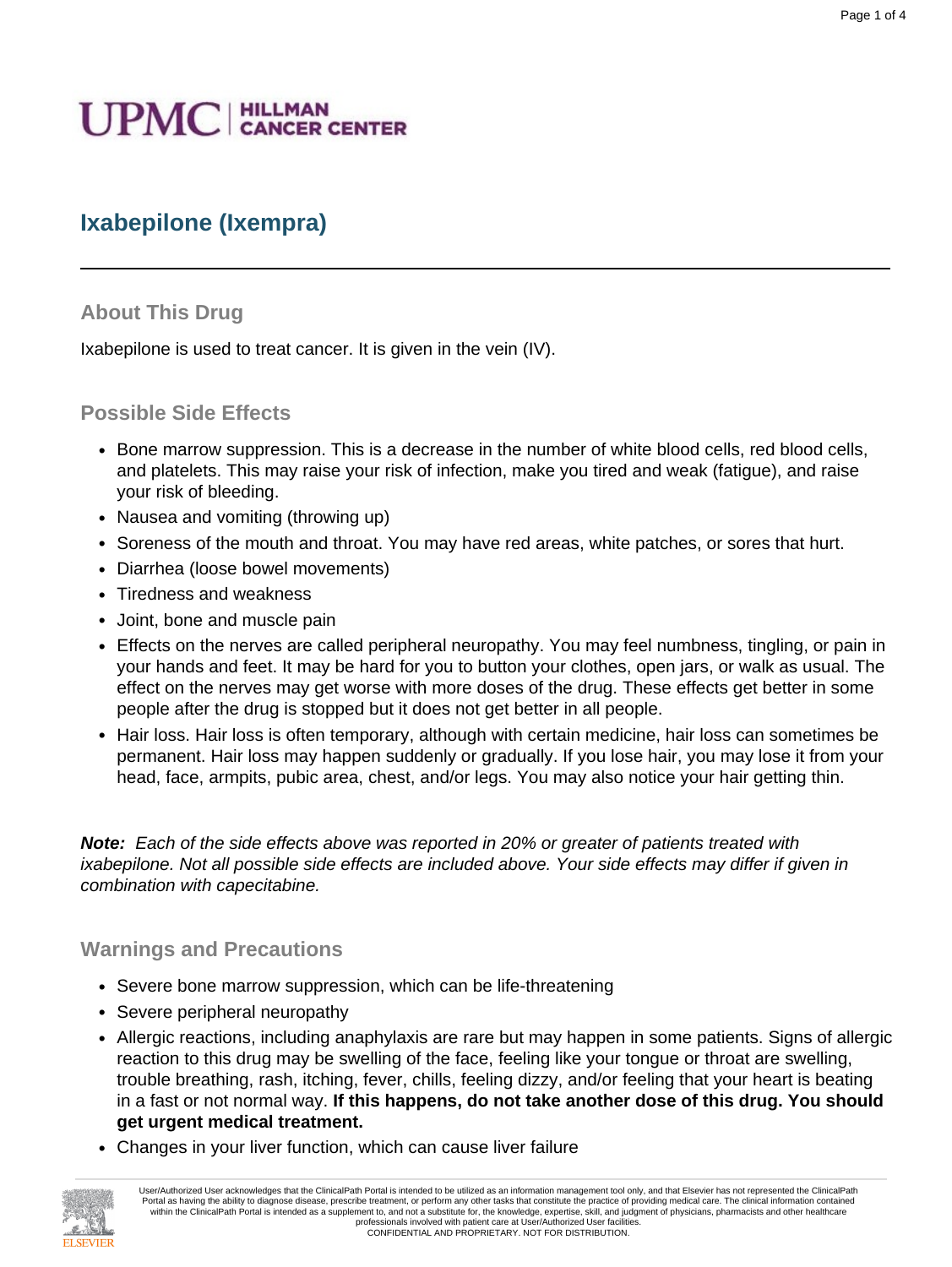- Changes in the tissue of the heart and heart attack. Some changes may happen that can cause your heart to have less ability to pump blood.
- This drug contains dehydrated alcohol USP and may affect your central nervous system. The central nervous system is made up of your brain and spinal cord. You may feel dizzy and very sleepy.

**Note:** Some of the side effects above are very rare. If you have concerns and/or questions, please discuss them with your medical team.

#### **Important Information**

- This drug may be present in the saliva, tears, sweat, urine, stool, vomit, semen, and vaginal secretions. Talk to your doctor and/or your nurse about the necessary precautions to take during this time.
- This drug may impair your ability to drive or use machinery. Use caution and tell your nurse or doctor if you feel dizzy or very sleepy.

### **Treating Side Effects**

- Manage tiredness by pacing your activities for the day.
- Be sure to include periods of rest between energy-draining activities.
- To decrease the risk infection, wash your hands regularly.
- Avoid close contact with people who have a cold, the flu, or other infections.
- Take your temperature as your doctor or nurse tells you, and whenever you feel like you may have a fever.
- To help decrease the risk of bleeding, use a soft toothbrush. Check with your nurse before using dental floss.
- Be very careful when using knives or tools.
- Use an electric shaver instead of a razor.
- Drink plenty of fluids (a minimum of eight glasses per day is recommended).
- If you throw up or have loose bowel movements, you should drink more fluids so that you do not become dehydrated (lack of water in the body from losing too much fluid).
- If you have diarrhea, eat low-fiber foods that are high in protein and calories and avoid foods that can irritate your digestive tracts or lead to cramping.
- Ask your nurse or doctor about medicine that can lessen or stop your diarrhea.
- To help with nausea and vomiting, eat small, frequent meals instead of three large meals a day. Choose foods and drinks that are at room temperature. Ask your nurse or doctor about other helpful tips and medicine that is available to help stop or lessen these symptoms.
- Mouth care is very important. Your mouth care should consist of routine, gentle cleaning of your teeth or dentures and rinsing your mouth with a mixture of 1/2 teaspoon of salt in 8 ounces of water or 1/2 teaspoon of baking soda in 8 ounces of water. This should be done at least after each meal and at bedtime.
- If you have mouth sores, avoid mouthwash that has alcohol. Also avoid alcohol and smoking because they can bother your mouth and throat.

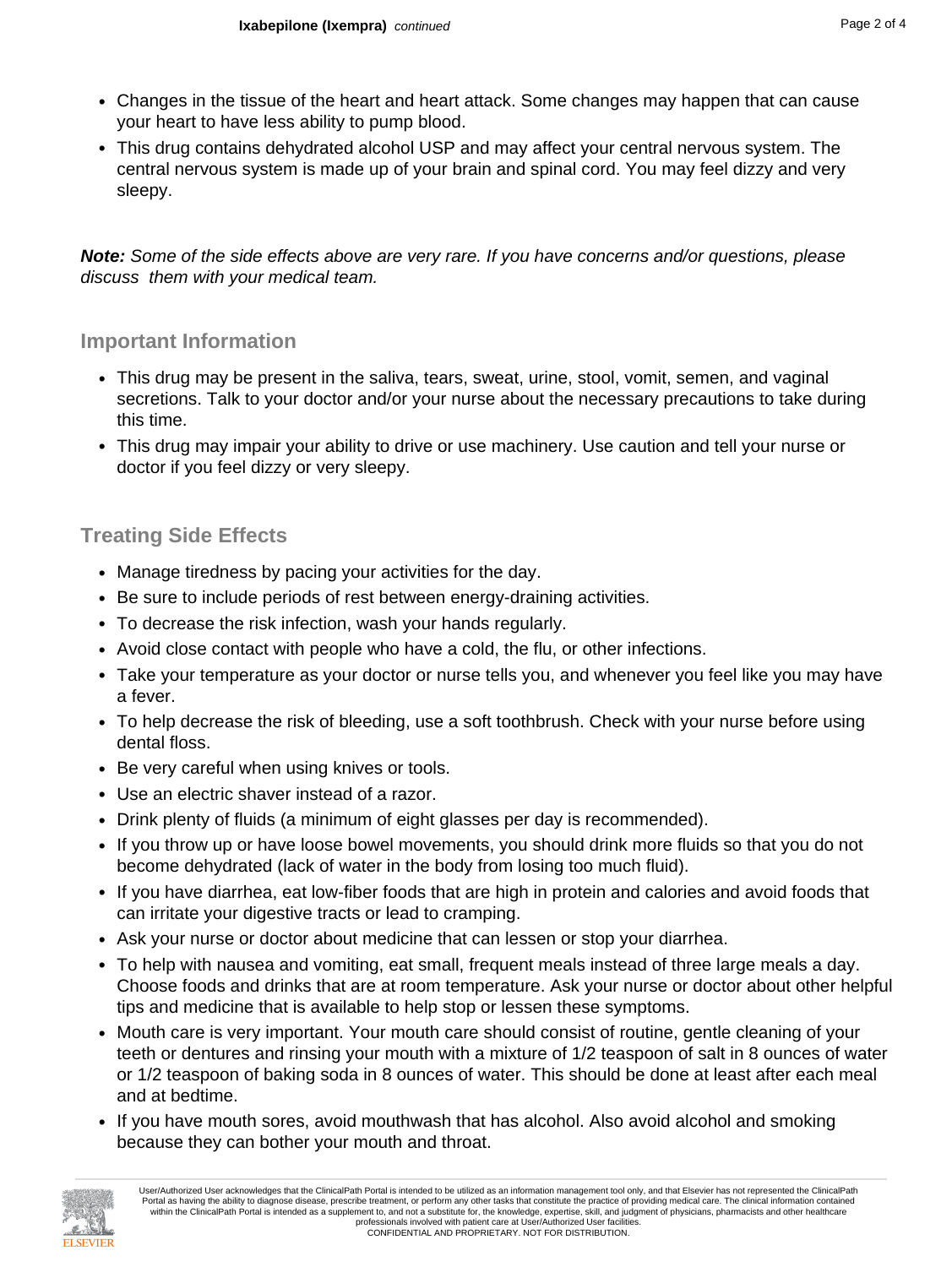- Keeping your pain under control is important to your well-being. Please tell your doctor or nurse if you are experiencing pain.
- Get regular exercise. If you feel too tired to exercise vigorously, try taking a short walk.
- If you have numbness and tingling in your hands and feet, be careful when cooking, walking, and handling sharp objects and hot liquids.
- To help with hair loss, wash with a mild shampoo and avoid washing your hair every day.
- Avoid rubbing your scalp, pat your hair or scalp dry.
- Avoid coloring your hair.
- Limit your use of hair spray, electric curlers, blow dryers, and curling irons.
- If you are interested in getting a wig, talk to your nurse. You can also call the American Cancer Society at 800-ACS-2345 to find out information about the "Look Good, Feel Better" program close to where you live. It is a free program where women getting chemotherapy can learn about wigs, turbans and scarves as well as makeup techniques and skin and nail care.

## **Food and Drug Interactions**

- Avoid grapefruit or grapefruit juice while taking this medicine. Grapefruit and grapefruit juice may raise the levels of ixabepilone in your body. This could make side effects worse.
- Check with your doctor or pharmacist about all other prescription medicines and over-the-counter medicines and dietary supplements (vitamins, minerals, herbs and others) you are taking before starting this medicine as there are known drug interactions with ixabepilone. Also, check with your doctor or pharmacist before starting any new prescription or over-the-counter medicines, or dietary supplements to make sure that there are no interactions.
- Avoid the use of St. John's Wort while taking ixabepilone as this may lower the levels of the drug in your body, which can make it less effective.

## **When to Call the Doctor**

Call your doctor or nurse if you have any of these symptoms and/or any new or unusual symptoms:

- Fever of 100.4° F (38° C) or higher
- Chills
- Tiredness or extreme weakness that interferes with your daily activities
- Feeling dizzy or lightheaded
- Easy bleeding or bruising
- Trouble breathing
- Feeling that your heart is beating in a fast or not normal way (palpitations)
- Pain in your chest
- Nausea that stops you from eating or drinking and/or is not relieved by prescribed medicines
- Throwing up more than 3 times a day
- Pain in your mouth or throat that makes it hard to eat or drink
- Diarrhea, 4 times in one day or diarrhea with lack of strength or a feeling of being dizzy
- Pain that does not go away, or is not relieved by prescribed medicines